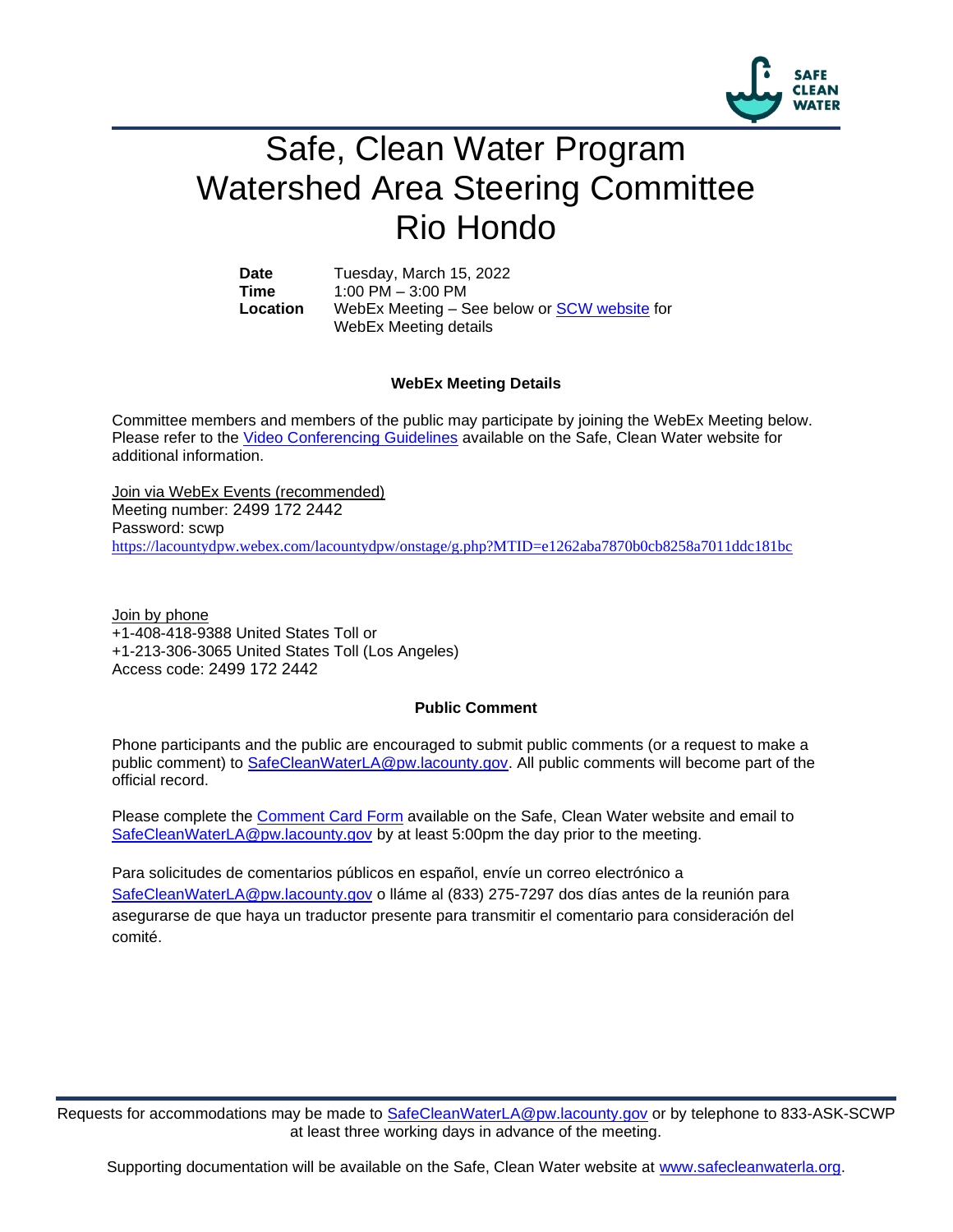

# Agenda:

- 1) Welcome and Introductions
- 2) Approval of Meeting Minutes from February 15, 2022
- 3) Committee Member and District Updates
- 4) Watershed Coordinator Updates
- 5) Ex Parte Communication Disclosure
- 6) Public Comment Period
- 7) Discussion Items:
	- a) [Summary of Scientific Studies from the Southern California Coastal Water Research Project](https://safecleanwaterla.org/wp-content/uploads/2022/03/SCCWRP-RH-SS-Studies.pdf) (SCCWRP)
	- b) Rio Hondo (RH) Project Prioritization and Selection Discussion for populating the Fiscal Year 2022-

23 Stormwater Investment Plan [\(SCW Portal\)](https://portal.safecleanwaterla.org/scw-reporting/map)

- i) Infrastructure Program (IP)
	- (1) [Vincent Lugo Park Stormwater Capture Project](https://portal.safecleanwaterla.org/projects-module-api/api/reportdownload/pdf/13/276) City of San Gabriel
- ii) Scientific Studies (SS)
	- (1) [Regional Pathogen Reduction Study](https://portal.safecleanwaterla.org/projects-module-api/api/reportdownload/pdf/21/40) Gateway Water Management Authority
	- (2) [Additional Funding Request to Support the LRS Adaptation Addressing the La River](https://portal.safecleanwaterla.org/projects-module-api/api/reportdownload/pdf/21/49)  [Bacteria TMDL for the ULAR Watershed Management Group](https://portal.safecleanwaterla.org/projects-module-api/api/reportdownload/pdf/21/49) - San Gabriel Valley Council of Governments
	- (3) [Maximizing Impact of Minimum Control Measures](https://portal.safecleanwaterla.org/projects-module-api/api/reportdownload/pdf/21/50) San Gabriel Valley Council of **Governments**
	- (4) [Community Garden Stormwater Capture Investigation](https://portal.safecleanwaterla.org/projects-module-api/api/reportdownload/pdf/21/52) Los Angeles Community Garden Council
- 8) Public Comment Period
- 9) Voting Items
	- a) Include Vincent Lugo Park Stormwater Capture Project in the Fiscal Year 2022-23 Stormwater Investment Plan

Requests for accommodations may be made to [SafeCleanWaterLA@pw.lacounty.gov](mailto:SafeCleanWaterLA@pw.lacounty.gov) or by telephone to 833-ASK-SCWP at least three working days in advance of the meeting.